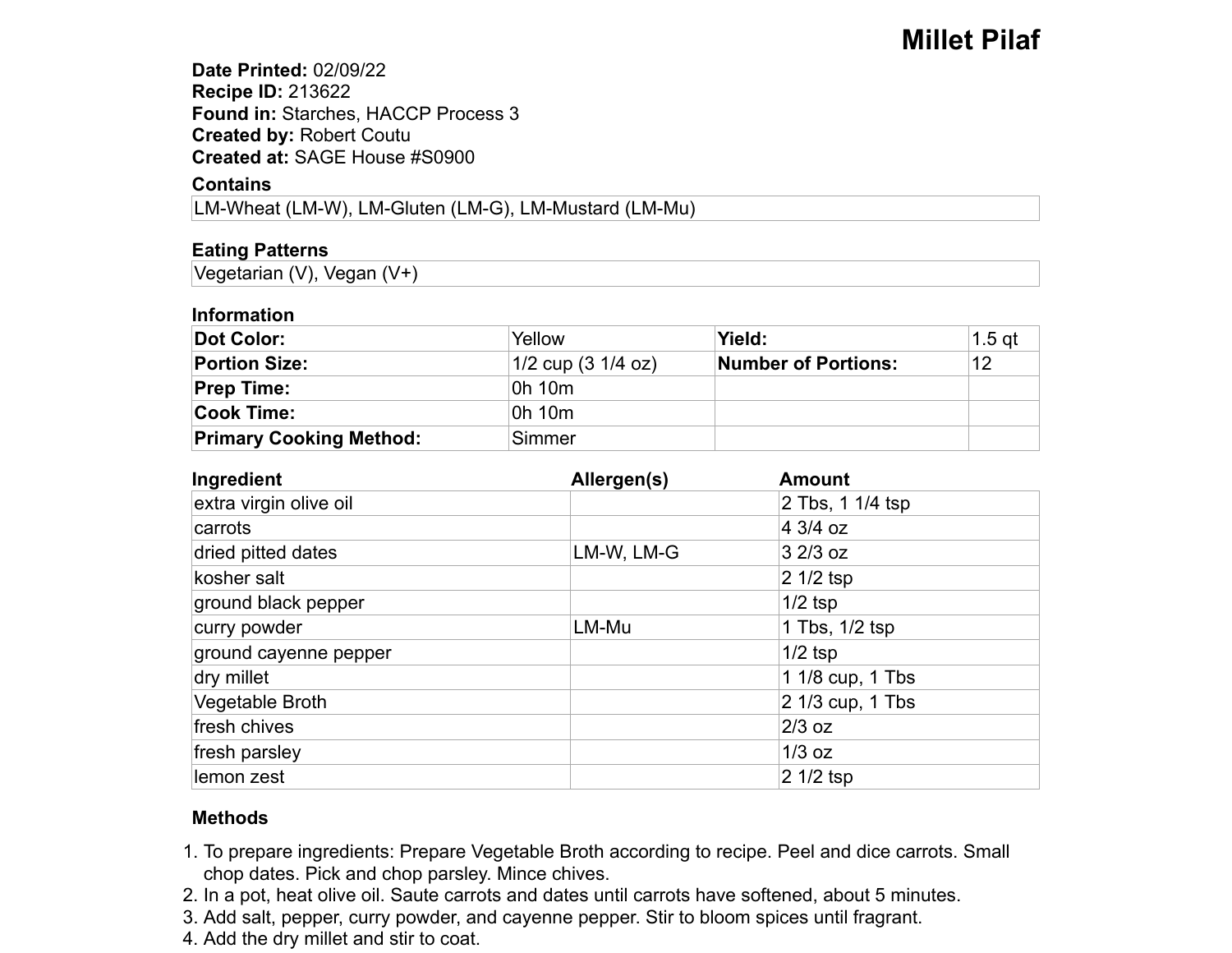## **Methods**

- 5. Add vegetable broth and stir. Bring to boil and then reduce to simmer. Cover and cook for 30 minutes or until millet is tender.
- 6. Remove from heat and fluff with a fork. Add chives, parsley, and lemon zest. Serve warm.